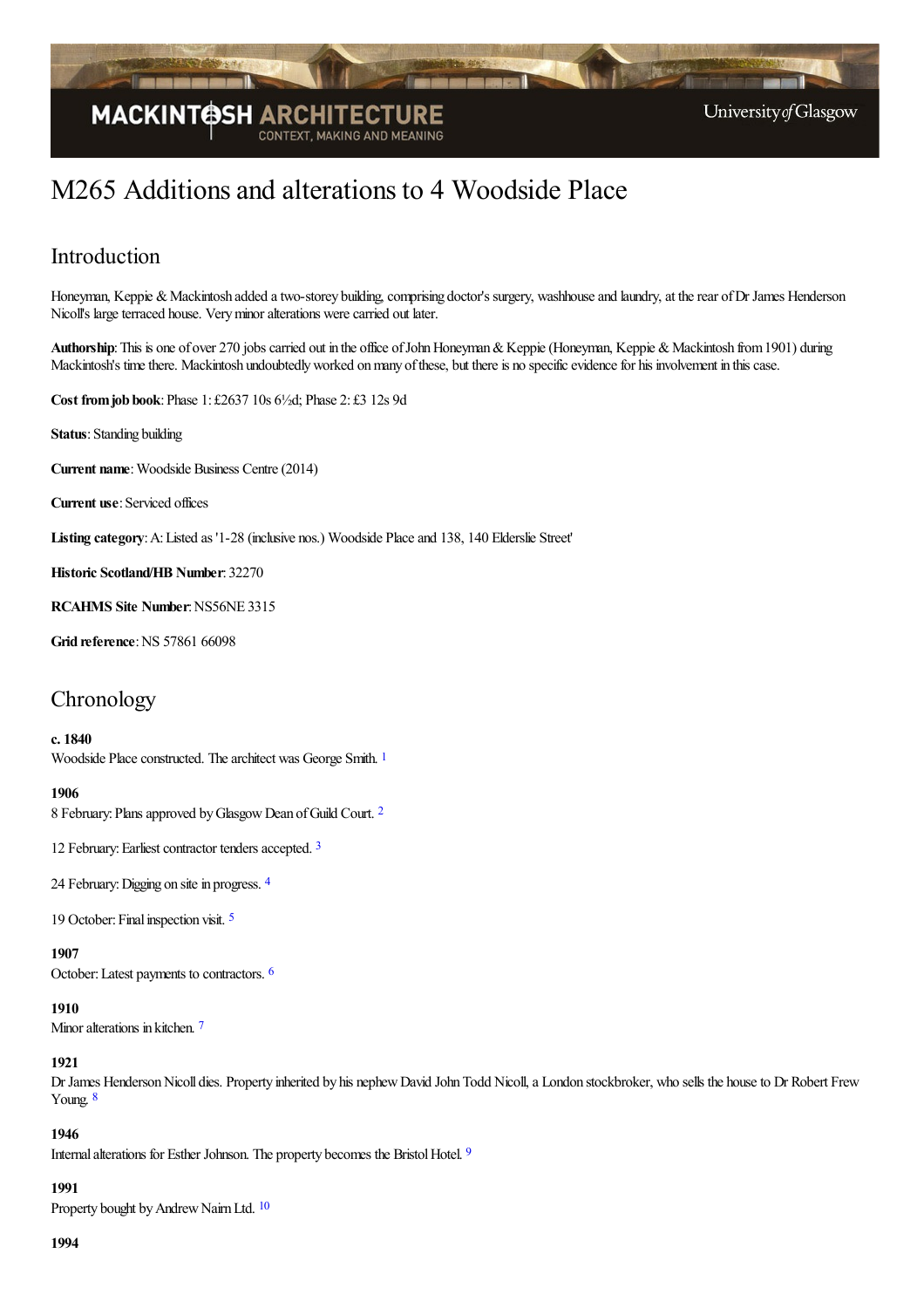<span id="page-1-0"></span>Alterations for Andrew Nairn Ltd including conversion of ground floor at lane to garages. Woodside Business Centre established. <sup>[11](#page-5-3)</sup>

# **Description**

A two-storey building was added at the lane to the rear (S.) of 4 Woodside Place in 1906. The addition was joined to the main house by a narrow corridor. glazed on its E. side overlooking an internalcourtyard. Its first-floor wasconnected to the ground floor ofthe house.

The modest building has a red brick facade to the lane, while walls facing the courtyard are white glazed brick. The roof is constructed of a single pitch to the lane and two cross gables facing the courtyard.

The windows of the link corridor on each floor were originally a band of leaded casements. The disposition of the windows here has been altered, particularly on the ground floor. However, similar glazing of the link corridor at the neighbouring property, 3 Woodside Place, which Honeyman, Keppie & Mackintosh worked on for Dr Thomas Kay in 1909 survives. Decorative, curvilinear wrought-iron grilles protecting the first-floor windows on the lane are listed in the jobbook entry as the work of George Adam & Son and also appear in the drawings. These seem to have survived *in situ*.

The rooms on the first floor of the addition supplemented Dr James Henderson Nicoll's private surgery on the ground floor of the main house. A washhouse and laundry facilities were provided on the ground floor of the addition. According to the drawings, one of the large first-floor rooms facing the lane, labelled 'consulting room', had panelling to dado height. This has not been retained and decorative and some structural alterations have been made internally. The ground floor was remodelled in 1994 to serveasa garage:a massiveconcretelintelwas inserted for the garage door.

The practice supervised additional, very minor alterations in the kitchen in 1910.

# People

## **Clients:**

• Dr James Henderson Nicoll

## **Contractors:**

- George Adam & Son
- Robert Aitken
- John Anderson
- WilliamAnderson
- Douglas, Hunter & Whitson
- Fyfe & Allan
- Galbraith & Winton
- $\bullet$  J. & W. Guthrie & Andrew Wells
- Hayward Bros. & Eckstein
- James Ingleton & Co.
- $\bullet$  William Kemp & Co.
- $\bullet$  E. C. Morgan & Son
- Power Appliance Company
- Raeburn & Duncan
- $\bullet$  George Rome & Co.
- $\bullet$  J. H. White  $[\&$  Son]

# Job Book

The job books of Honeyman & Keppie (later Honeyman, Keppie & Mackintosh) are now held by The Hunterian, University of Glasgow and include four volumes related to the Mackintosh period. The books were used by the firm to keep a project-by-project, day-by-day record of contractors, suppliers and expenditure. The name of a project and/or client is usually at the top of the left-hand page, followed by information about tradesmen who tendered. The name ofthe measurer (quantity surveyor) is usually at thetop oftheright-hand page, followed by information about payments to contractorsand suppliers. All ofthe data for M265 is entered in the tables below.

Page numbering is not consistent in the job books. Sometimes a single number refers to a double-page spread and sometimes each page is individually numbered. Here, each image of a double-page spread is identified by the number given at the top of the left-hand page. (Images of all of the pages from the four job books can be found at **Browse Job Books**, Visit Book and Cash Book.)

The following information about M265 has been extracted from the job books: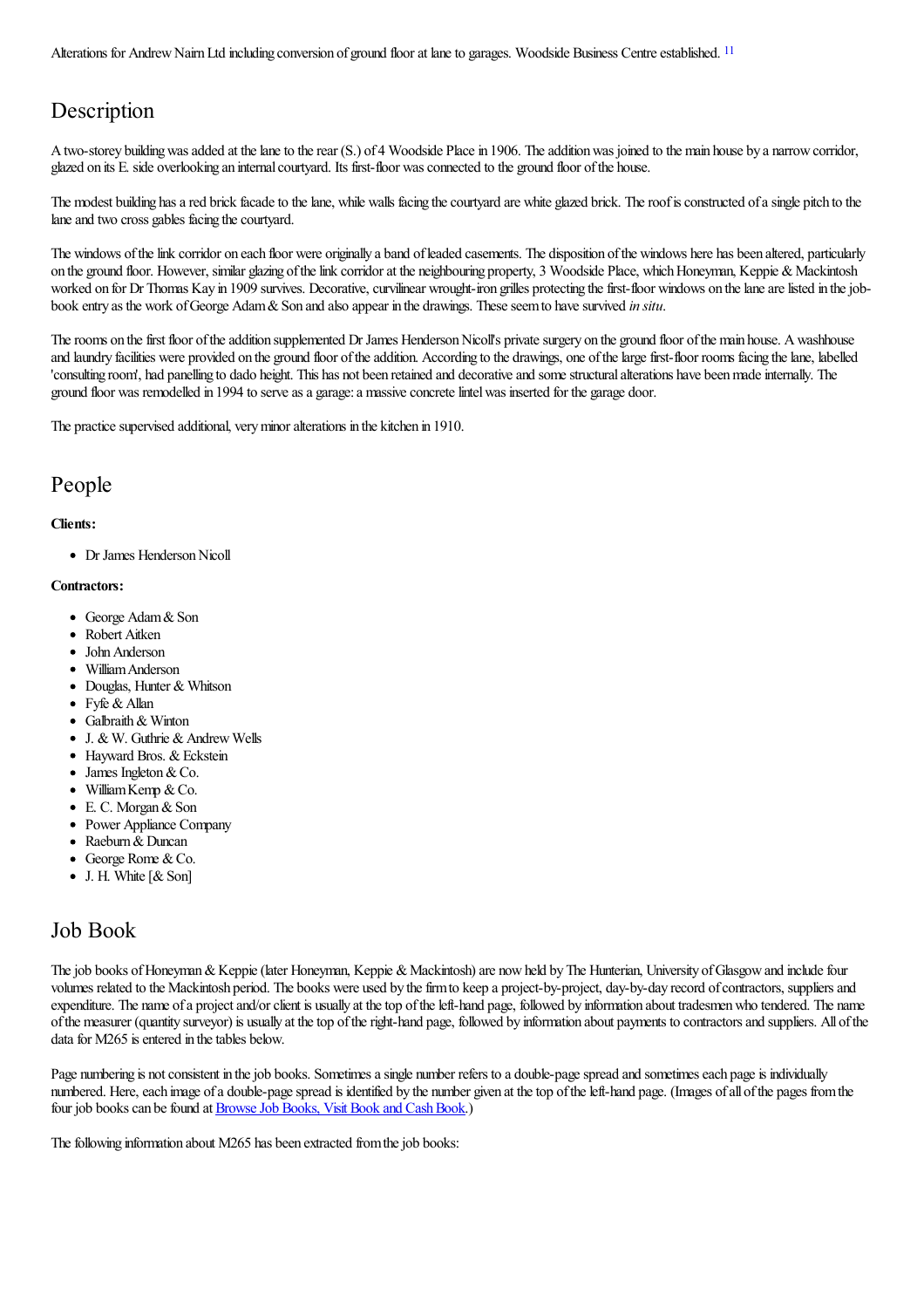

## **Client**: Dr James Henderson Nicoll

## **Measurer**:Douglas, Hunter & Whitson

## **Tenders**:

 $\mathsf{L}$ 

| Contractor            | <b>Type</b>                    | <b>Address</b>         | Date                   | Value          | Accepted                     |
|-----------------------|--------------------------------|------------------------|------------------------|----------------|------------------------------|
| Daniel McCallum       | mason & brick                  | no data in job<br>book | no data in job<br>book | £578 0s 0d     | no                           |
| James Grant           | mason & brick                  | no data in job<br>book | no data in job<br>book | £591 0s 0d     | no                           |
| J. H. White [ & Son]  | mason & brick                  | no data in job<br>book | no data in job<br>book | £536 19s<br>3d | yes<br>(12 February<br>1906) |
| E. C. Morgan & Son    | mason & brick                  | no data in job<br>book | no data in job<br>book | £540 10s<br>0d | no                           |
| Alexander Muir & Sons | mason & brick                  | no data in job<br>book | no data in job<br>book | £584 0s 0d     | no                           |
| James Grant           | wright                         | no data in job<br>book | no data in job<br>book | £350 0s 0d     | no                           |
| Mathew Henderson      | wright                         | no data in job<br>book | no data in job<br>book | £340 0s 0d     | no                           |
| E. C. Morgan & Son    | wright                         | no data in job<br>book | no data in job<br>book | £339 10s<br>0d | yes<br>(12 February<br>1906) |
| George Ferguson & Son | wright                         | no data in job<br>book | no data in job<br>book | £368 0s 0d     | no                           |
| John Anderson         | slater                         | no data in job<br>book | no data in job<br>book | £41 13s 6d     | yes<br>(12 February<br>1906) |
| A. & D. MacKay        | slater                         | no data in job<br>book | no data in job<br>book | £43 17s 0d     | no                           |
| A. MacKenzie Ross     | slater                         | no data in job<br>book | no data in job<br>book | £49 19s 4d     | no                           |
| A. & G. Robertson     | slater                         | no data in job<br>book | no data in job<br>book | £45 12s 0d     | no                           |
| William Anderson      | plumber                        | no data in job<br>book | no data in job<br>book | £160 0s 0d     | no                           |
| James Ingelton & Co.  | plumber                        | no data in job<br>book | no data in job<br>book | £149 0s 0d     | no                           |
| Fyfe & Allan          | plumber                        | no data in job<br>book | no data in job<br>book | £147 7s 7d     | yes<br>(12 February<br>1906) |
| McGilvray & Ferris    | plasterer                      | no data in job<br>book | no data in job<br>book | £107 9s 0d     | no                           |
| George Rome & Co.     | plasterer                      | no data in job<br>book | no data in job<br>book | £100 0s 0d     | yes<br>(12 February<br>1906) |
| William Tonner & Son  | plasterer                      | no data in job<br>book | no data in job<br>book | £1017s6d       | no                           |
| Fyfe & Allan          | extra plumber work in<br>house | no data in job<br>book | no data in job<br>book | £1338s<br>11d  | yes<br>(23 May 1906)         |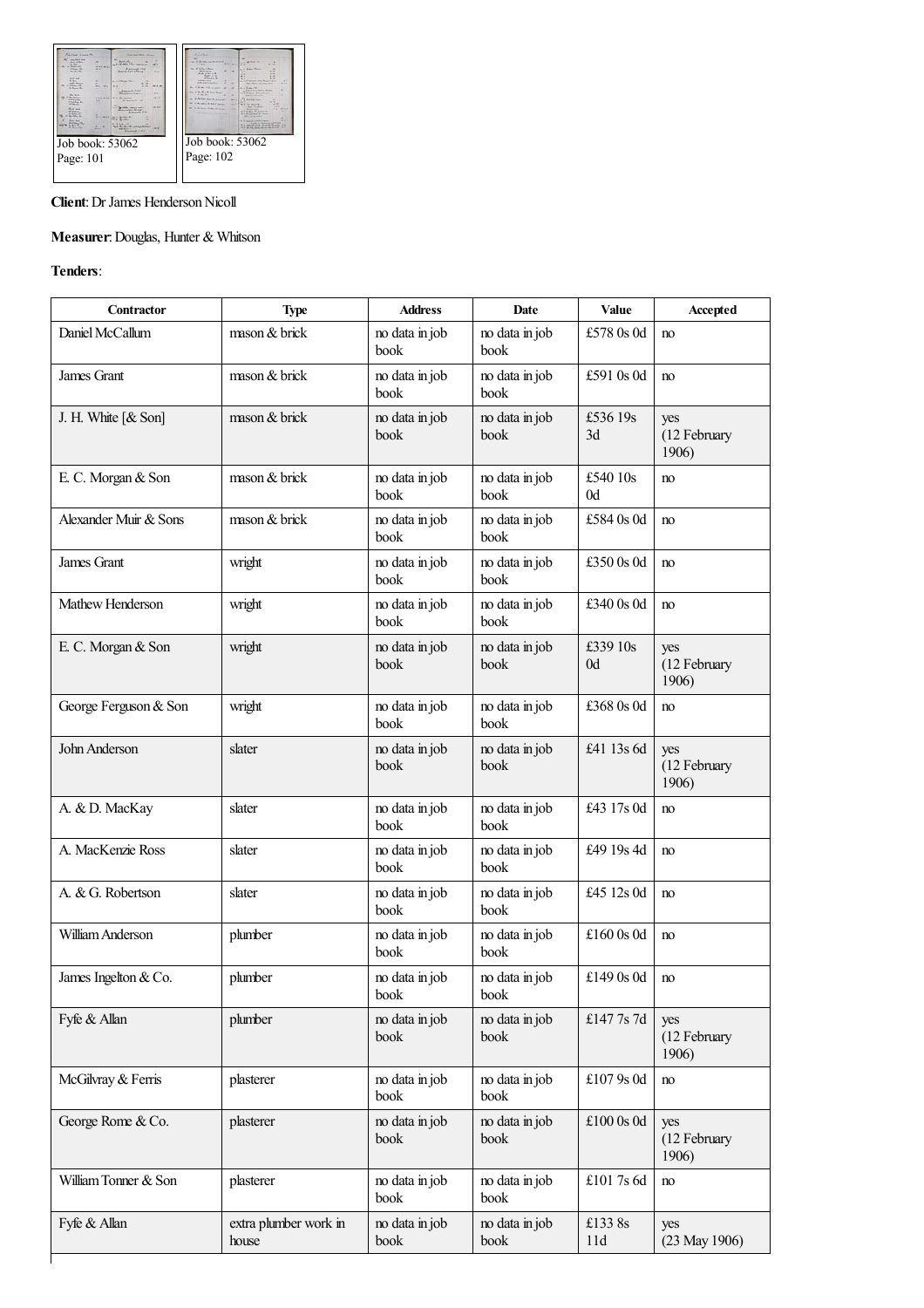<span id="page-3-1"></span><span id="page-3-0"></span>

| Raeburn & Duncan                  | electric wiring |                               |                               | £174 $0s$ 0d      | yes<br>$(23$ May 1906)          |
|-----------------------------------|-----------------|-------------------------------|-------------------------------|-------------------|---------------------------------|
| George Adam & Son                 | iron grilles    | no data in job<br>book        | no data in job<br><b>book</b> | £59 $0s$ 0d       | yes<br>$(8 \text{ June } 1906)$ |
| George Rome & Co.                 | plasterer       | no data in job<br>book        | no data in job<br>book        | £21 $0s$ 0d<br>2  | yes<br>$(10$ July 1906)         |
| J. & W. Guthrie & Andrew<br>Wells | painter         | no data in job<br><b>book</b> | no data in job<br><b>book</b> | £243 $10s$<br>9d  | yes<br>$(29$ August 1906)       |
| Power Appliance Company           | electroliers    | 189 Hope Street               | no data in job<br>book        | £45 $16s$ 6d      | yes<br>(14 September<br>1906)   |
| John Anderson                     | chimney cans    | no data in job<br>book        | no data in job<br><b>book</b> | £10 $10s$ 0d<br>3 | yes<br>$(31$ October 1906)      |

## <span id="page-3-2"></span>**Payments (trades):**

<span id="page-3-6"></span><span id="page-3-5"></span><span id="page-3-4"></span><span id="page-3-3"></span>

| <b>Name</b>                    | <b>Type</b>                 | Payment out sum                                                                                     | <b>Measurer fee payments</b> |
|--------------------------------|-----------------------------|-----------------------------------------------------------------------------------------------------|------------------------------|
| J. H. White [ & Son]           | mason and brick             | Payment date: 16 May 1906<br>£573 8s 1d 4                                                           | £7 17s $6d$ <sup>5</sup>     |
| E. C. Morgan & Son             | wright                      | First installment: 7 June 1906<br>Final installment: 17 December 1906<br>£707 8s $7\frac{1}{2}$ s 6 | £8 18s 6d                    |
| John Anderson                  | slater                      | Payment date: 4 October 1906<br>£42 1s 6d                                                           | $10s$ 6d                     |
| Fyfe & Allan                   | plumber                     | First installment: 10 July 1906<br>Final installment: 16 May 1907<br>£431 18s 5d                    | £5 5s 0d                     |
| George Rome & Co.              | plasterer                   | First installment: 29 October [1906]<br>Final installment: 16 May [1907]<br>£143 17s 0d $7$         | £1 16s 9d                    |
| Fyfe & Allan                   | extra plumber work in house | First installment: 10 July 1906<br>Final installment: 26 October 1906<br>£130 0s 0d                 |                              |
| Raeburn & Duncan               | electric wiring             | First installment: 4 July 1906<br>Final installment: 7 November 1906<br>£213 13s 8d                 |                              |
| George Adam & Son              | iron grilles                | Payment date: 7 December 1906<br>£68 0s 0d 8                                                        |                              |
| John Anderson                  | chimney cans                | Payment date: 20 August 1907<br>£28 0s 0d 9                                                         |                              |
| J. & W. Guthrie & Andrew Wells | painter                     | First installment: 28 January 1907<br>Final installment: 3 October 1907<br>£380 0s 0d 10            |                              |
| Power Appliance Company        | electroliers                | Payment date: 8 February 1907<br>£53 13s 2d                                                         |                              |

# <span id="page-3-9"></span><span id="page-3-8"></span><span id="page-3-7"></span>**Payments (suppliers):**

| <b>Name</b>        | <b>Service</b>                      | Payment date    | Payment sum      |
|--------------------|-------------------------------------|-----------------|------------------|
| William Anderson   | 'testing and tracing[?] out drains' | 4 October 1906  | 10s6d            |
| William Kemp & Co. | 'fireplaces etc'                    | 9 August 1907   | £15 $0s$ 0d      |
| Galbraith & Winton | 'Consulting room chimney piece'     | 10 October 1907 | £10 10s 0d       |
| Robert Aitken      | building inspections                | 25 October 1907 | £29.5 $\rm s$ 0d |

<span id="page-3-10"></span>**Measurerfee payment**: £48 16s 6d [11](#page-5-14) (31 July 1907)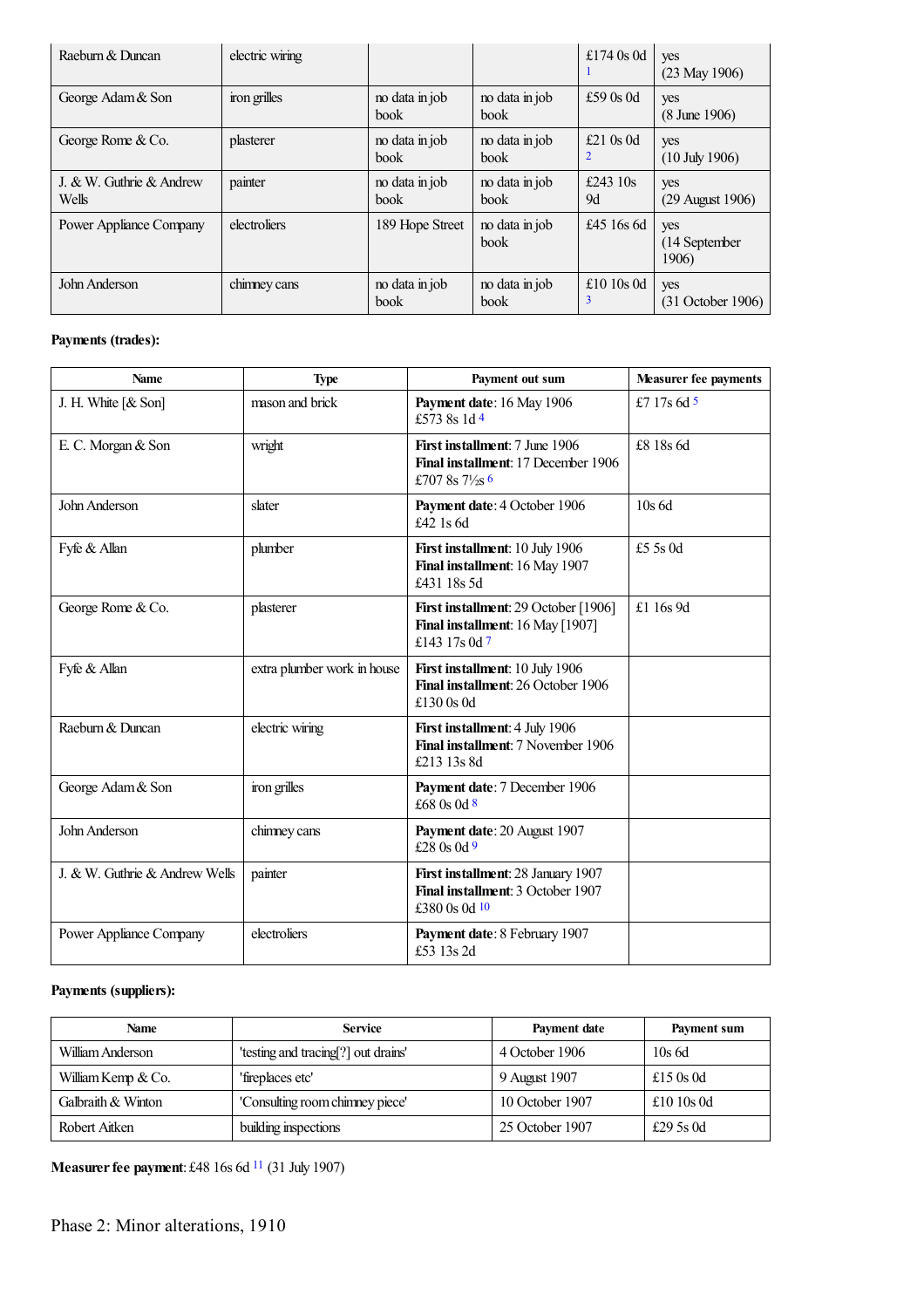

## **Client**: Dr James Henderson Nicoll

### **Tenders**:

| --<br>. | <b>STATE</b><br> | Jate<br>$-$ | ⁄ alue | $\sim$ |
|---------|------------------|-------------|--------|--------|
|         |                  |             |        |        |

## **Payments (trades):**

| ы  |   |
|----|---|
| ww | . |
|    |   |

## **Payments (suppliers):**

| <b>Service</b><br>Name   |                               | Payment date    | Payment sum |
|--------------------------|-------------------------------|-----------------|-------------|
| Hayward Bros. & Eckstein | 'reflector at Kitchen Window' | 12 January 1910 | £3 2s 6d    |
| James Ingleton $& Co.$   | no data in job book           | 5 August 1910   | $10s$ 3d    |

# **Documents**

# Images



# Bibliography

## Unpublished

- Glasgow City Archives Collection: Dean of Guild Court, Register of Inspections, D-OPW 25/9, p. 59
- $\bullet$ Glasgow City Archives Collection: Dean of Guild Court, Register of Inspections, D-OPW 25/9, p. 74

## Notes:

- <span id="page-4-0"></span>**[1](#page-0-0)**:ElizabethWilliamson, Anne Richesand MalcolmHiggs, *Buildings of Scotland: Glasgow*, London:Penguin, 1990, p. 284.
- <span id="page-4-1"></span>**[2](#page-0-1)**:GlasgowCityArchives Collection:GlasgowDean ofGuild Court, Register ofInspections, D-OPW 25/9, p. 59.
- <span id="page-4-2"></span>**[3](#page-0-2)**: The Hunterian, University of Glasgow: Honeyman Keppie & Mackintosh job book, GLAHA 53062, p. 101.
- <span id="page-4-3"></span>**[4](#page-0-3)**:GlasgowCityArchives Collection:GlasgowDean ofGuild Court, Register ofInspections, D-OPW 25/9, p. 59.
- <span id="page-4-4"></span>[5](#page-0-4): Glasgow City Archives Collection: Glasgow Dean of Guild Court, Register of Inspections, D-OPW 25/9, p. 74.
- <span id="page-4-5"></span>[6](#page-0-5): The Hunterian, University of Glasgow: Honeyman Keppie & Mackintosh job book, GLAHA 53062, pp. 101–2.
- <span id="page-4-6"></span>[7](#page-0-6): The Hunterian, University of Glasgow: Honeyman Keppie & Mackintosh job book, GLAHA 53063, p. 38.